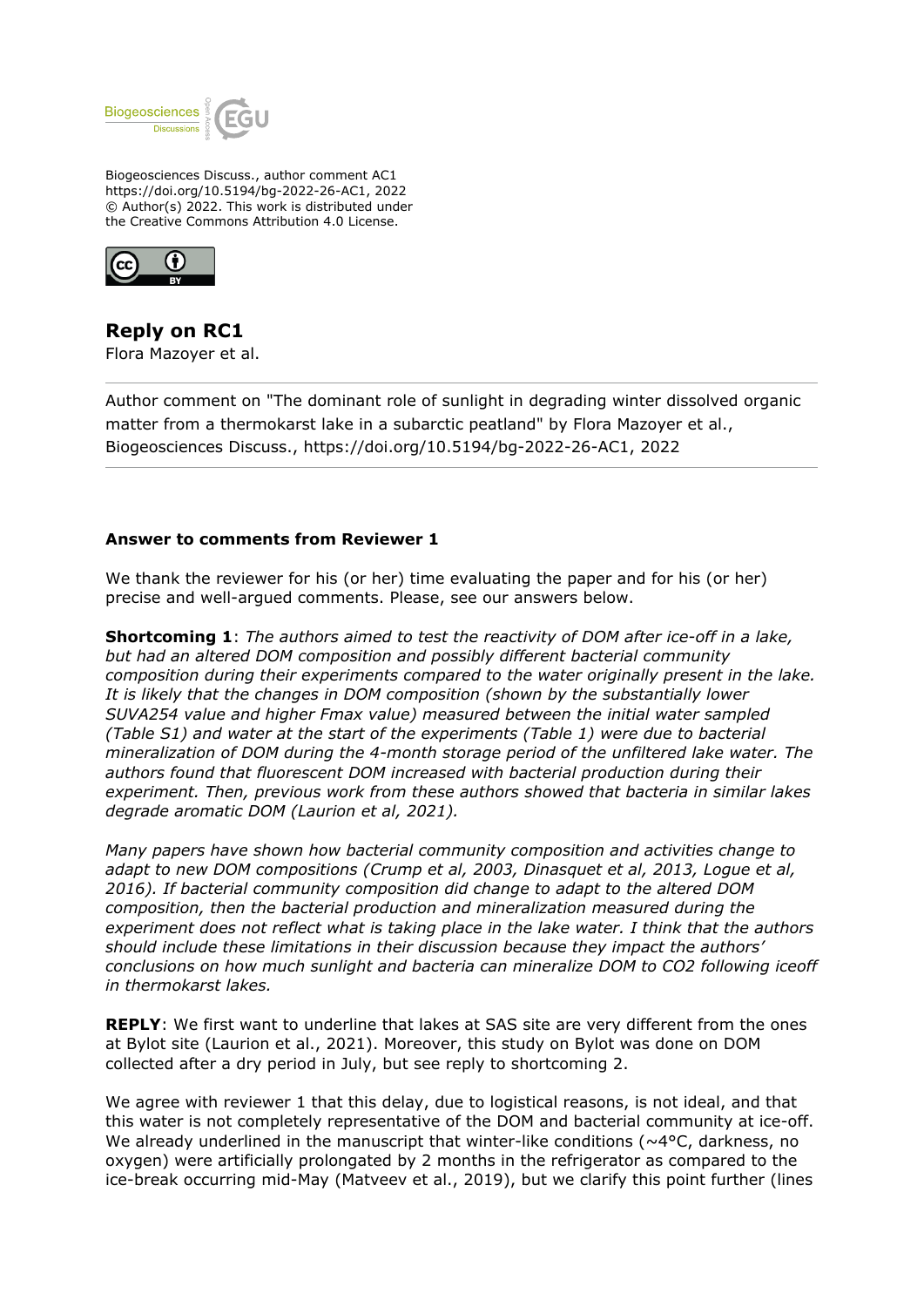65-66, 105-118, 519-534). For example, we know that under natural conditions, phototrophic production can start again as soon as light is becoming more available under the ice, changing the DOM pool and the bacterial community before spring melt (Bertilsson et al., 2013). The purpose of the study was to explore the degradation potential of winter DOM pool that is rich in recalcitrant carbon after a long dark period without external inputs, rather than the degradation potential of spring DOM pool that can already be enriched in autotrophic DOM and other inputs from the ice-melt period.

The decrease in SUVA and increase in FDOM seem to have indeed continued during this prolongated period, but we think this should not be considered as an experimental flaw. Moreover, we think that changes in bacterial assemblages were already adapted to a DOM pool with limited lability after more than 5 months under an ice cover (from the ice formation mid-October to sampling end of March). We agree that the community has likely changed from in situ conditions in March until T0 of the experiment, but more because of its transfer into a container than because of a prolongated winter. We assumed that most changes would have occurred relatively quickly after water collection, and that prolongating by 2 months would not change much on the story. Any experimental set up has effects on microbial assemblages, and only a few people doing experiments can overcome such effects if the logistics is simpler. We see no reason why the DOM-bacteria tandem would evolve that differently in the container than it would evolve under the ice in the deep of the winter. The main structuring physico-chemical conditions were very close: 4°C, darkness, no oxygen. These are likely the most important characteristics defining the habitat and influencing the metabolism (Bertilsson et al., 2013; Jansen et al., 2021).

The literature proposed by reviewer 1 mainly points out how organic matter source and quality drive shifts in bacterial communities. For example, Crump et al. (2003) noted that there are persistent populations throughout the year and that the transient populations are linked to spring terrestrial inputs and summer phytoplankton development. Actually, the results of this work even suggest that, in the absence of a strong perturbation in the DOM pool (strong inputs suddenly coming or suddenly stopping), changes in the bacterial community should be limited. Between water collection and the start of the experiment, the collected water did not receive any DOM inputs, so we think that changes in the bacterial community were limited, as discussed in the proposed articles.

**Shortcoming 2:** *The authors did not compare their findings to Laurion et al. (2021), which studied DOM mineralization in other lakes in the region with a similar experimental design. Because Laurion et al (2021) conducted the sunlight exposure and bacterial incubation experiments sooner after water sample collection, the authors could benefit from discussing how their results compare and how they might be due to differences in the experimental design alone (not due to different study sites).*

**REPLY**: We do not think that these two studies are easily comparable. These ponds have in common to be wetland thermokarst systems, but there are many other differences. Bylot Arctic ponds (73°N) from Laurion et al. (2021) are diverse, with clear to browncolour and DOC content generally around 10 to 13 mgC  $L^{-1}$ . Local soil is perennially frozen (continuous permafrost), which limits hydrological exchanges. On the other hand, SAS ponds (like SAS2A in our study) are subarctic ponds (55°N) lying in ombrotrophic bogs, with ice remaining only in the heart of palsas (sporadic permafrost). Waters are blackcoloured and much richer in DOC ( $\sim$ 22 mgC L<sup>-1</sup> here). Surrounding unfrozen soils are flooded, which facilitates exchanges. Soils from Bylot and SAS do not have the same age nor the same history, and the surrounding vegetation is different. At last, the experiment from Laurion et al. (2021) was made on summer water, containing DOM inputs from phytoplankton, macrophytes and the surrounding land (although after a dry period with limited inputs). On the contrary, our experiment was done on winter water, deprived from summer inputs, which makes a very big difference. The novelty of this study has been further underlined (lines 64 and 67-68).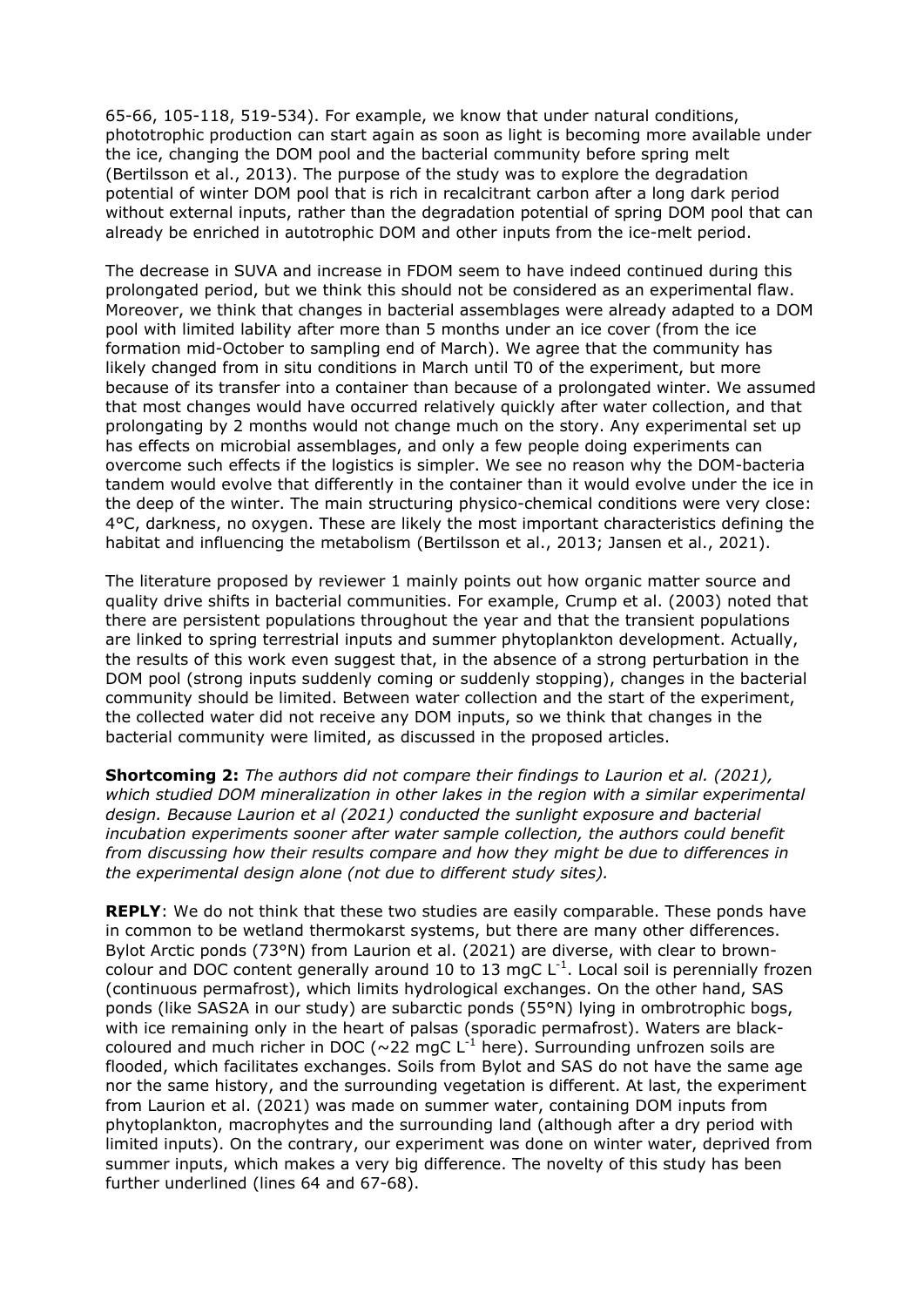*Lines 18-21: It is incorrect to report that 18% of DOC was directly lost over 18 days of sunlight exposure when the higher abundances of bacteria later in the experiment could have contributed to that mineralization. The authors do a good job discussing how much DOM mineralization could have come from sunlight and bacteria, so this should be clarified in the abstract too.*

**REPLY**: Thanks to the reviewer for bringing this up. We have adjusted the text accordingly stating that "Up to to 18%" was lost and we have made it clearer that there had been a bacterial regrowth (lines 18 and 20-22).

*Lines 106-108: The sentence "Indeed, DOM variables … and aromaticity)" needs to be revised to accurately report the results. Tables S1 and 1 show substantial changes in DOC, SUVA254, and the fluorescent DOM components during the 4-month storage period. Statistical tests should be used to report the statistical significance of those differences.*

**REPLY**: Unfortunately, these differences cannot be statistically tested because we do not have the adequate replication for that. The data give an idea of the qualitative change that happened, but we agree that a quantitative appreciation of these changes was missing. We now report more accurately these changes and added more justification as mentioned above (lines 108-118).

*Table 1: Define all of the abbreviations in the caption.*

**REPLY**: We redefined explicitly the treatments in the caption as suggested.

*Lines 144-145: Can you cite a paper where this is reported?*

**REPLY**: We added a reference were the same type of bottles have been used to carry out photodegradation experiments and showing Teflon bottle transmittance spectra (lines 157-159).

*Line 483: It is not accurate to report that the DOM in the lake prior to ice-off is refractory to biodegradation when there were 4 months before the experiment when bacteria could have been mineralizing the most labile DOM to CO2.*

**REPLY**: When the water was sampled at the end of March, it was already after more than 5 months of winter conditions, but it is true that we cannot exclude the fact that there could have been labile molecules left by then. However, we do consider that this sentence is accurate considering that it derives from the biodegradation experiment results (and we say "the data suggest"). Nevertheless, we now address the point raised by the reviewer lower in the discussion (next paragraph; lines 519-534).

*In general, I think the manuscript would read better if each treatment were spelled out rather than abbreviated.*

**REPLY**: If possible, we would like to maintain these intuitive abbreviations (L for light, B for bacteria), since they help to make the text lighter.

## **Cited References**

Bertilsson, S., Burgin, A., Carey, C. C., Fey, S. B., Grossart, H. P., Grubisic, L. M., Jones, I. D., Kirillin, G., Lennon, J. T., Shade, A. and Smyth, R. L.: The under-ice microbiome of seasonally frozen lakes, Limnol. Oceanogr., 58(6), 1998–2012, doi:10.4319/lo.2013.58.6.1998, 2013.

Crump, B. C., Kling, G. W., Bahr, M. and Hobbie, J. E.: Bacterioplankton community shifts